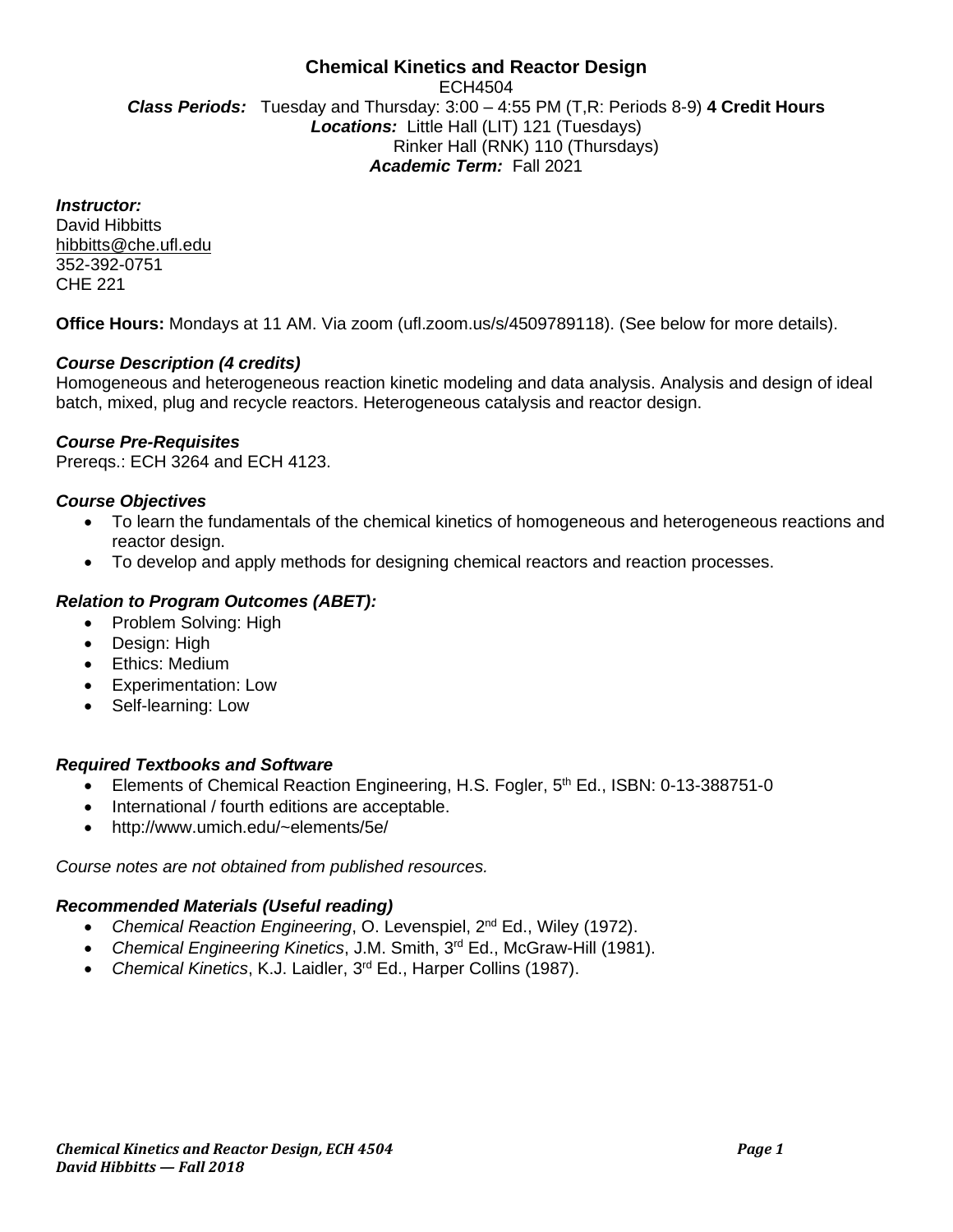# *Rough Course Schedule*

We will try to have evening exams to allow for better social distancing and looser time constraints. I give 2-3 dates per exam in the schedule below as we will have to schedule the rooms in advance.

| Date*           | Day           | <b>Meeting</b>     | <b>Topic</b>                                          | <b>Homework</b>       |
|-----------------|---------------|--------------------|-------------------------------------------------------|-----------------------|
| 08/26           | Thu.          | Class 01           | Motivation, Reaction Rates and Rate Equations         |                       |
| 08/31           | Tue.          | Class 02           | <b>Elementary &amp; Complex Reactions</b>             |                       |
| 09/02           | Thu.          | Class 03           | PSSA (cont.) & Chain Reactions                        | <b>HW 1 Due (1-2)</b> |
| 09/07           | Tue.          | Class 04           | Catalysis & Adsorption                                |                       |
| 09/09           | Thu.          | Class 05           | <b>Surface Reaction Kinetic Models</b>                | <b>HW 2 Due (3-4)</b> |
| 09/14           | Tue.          | Class 06           | Activation Energy and Potential Energy Surfaces       |                       |
| 09/16           | Thu.          | Class 07           | <b>General Mole Balance</b>                           | <b>HW 3 Due (5-6)</b> |
| 09/21           | Tue.          | Class 08           | <b>Conversion and Reactor Sizing</b>                  |                       |
| 09/23           | Thu.          | Class 09           | Stoichiometric Relationships (material on Exam 2)     | <b>HW 4 Due (7-8)</b> |
| 09/28-<br>09/29 | Tue./<br>Wed. | Exam 01            | Evening periods E2-E3. Emphasizing Classes 1-8.       |                       |
| 09/30           | Thu.          | Class 10           | <b>Isothermal Reactor Design</b>                      |                       |
| 10/05           | Tue.          | Class 11           | <b>Tubular Reactors</b>                               |                       |
| 10/07           | Thu.          | Class 12           | Reactions with Phase Change                           | HW 5 Due (9-11)       |
| 10/12           | Tue.          | Class 13           | Pressure Drop in Reactors                             |                       |
| 10/14           | Thu.          | Class 14           | <b>Multiple Reactions</b>                             | HW 6 Due (12-13)      |
| 10/19           | Tue.          | Class 15           | Solution Approach for Complex Rate Eqns               |                       |
| 10/21           | Thu.          | Class 16           | <b>Heat Effects in Chemical Reactions</b>             | HW 7 Due (14-15)      |
| 10/26           | Tue.          | Class 17           | Heat Xfer to reactor                                  |                       |
| 10/28           | Thu.          | Class 18           | Interstage heating or cooling                         | HW 8 Due (16-17)      |
| 11/02           | Tue.          | Class 19           | <flexible slot=""></flexible>                         |                       |
| 11/04           | Thu.          | Class 20           | Non-isothermal Tubular Reactors (material on Exam 3)  | HW 9 Due (18-19)      |
| 11/09-<br>11/10 | Tue./<br>Wed. | Exam 02            | Evening periods E2-E3. Emphasizing Classes 9-19.      |                       |
| 11/11           | Thu.          | <b>No Class</b>    | <b>Veteran's Day</b>                                  |                       |
| 11/16           | Tue.          | Class 21           | Non-isothermal Tubular Reactors                       |                       |
| 11/18           | Thu.          | Class 22           | Non-isothermal Tubular Reactors                       | HW 10 Due (20-21)     |
| 11/23           | Tue.          | Class 23           | Multiple reactions w/ Heat Effects                    |                       |
| 11/25           | Thu.          | <b>No Class</b>    | <b>Thanksgiving</b>                                   |                       |
| 11/30           | Tue.          | Class 24           | <b>Multiple Steady States</b>                         | HW 11 Due (22-23)     |
| 12/02           | Thu.          | Class 25           | <b>Runaway Reactions</b>                              |                       |
| 12/07           | Tue.          | Class 26           | Mass transport limitations.                           | HW 12 Due (24-25)     |
| 12/06-<br>12/08 | Mon.-<br>Wed. | Exam 03            | Evening periods E2-E3. Emphasizing Classes 20-26.     |                       |
| 12/16           |               | Final<br>Exam Slot | (10:00 AM - 12:00 PM) Unused if we don't fall behind. |                       |

\*This is based on a "regular" lecture schedule.

# *Office Hours*

Mondays, 11:00 AM – 12:00 PM. Office hours will be via zoom: ufl.zoom.us/s/4509789118

# *Irregular Office Hour Sessions*

08/23: No office hours 08/30: Office hours will be 10:00 AM – 11:00 AM 09/06: No office hours (Labor Day) 09/07: Makeup office hours will be 11:00 AM – 12:00 PM

#### *Chemical Kinetics and Reactor Design, ECH 4504 Page 2 David Hibbitts — Fall 2018*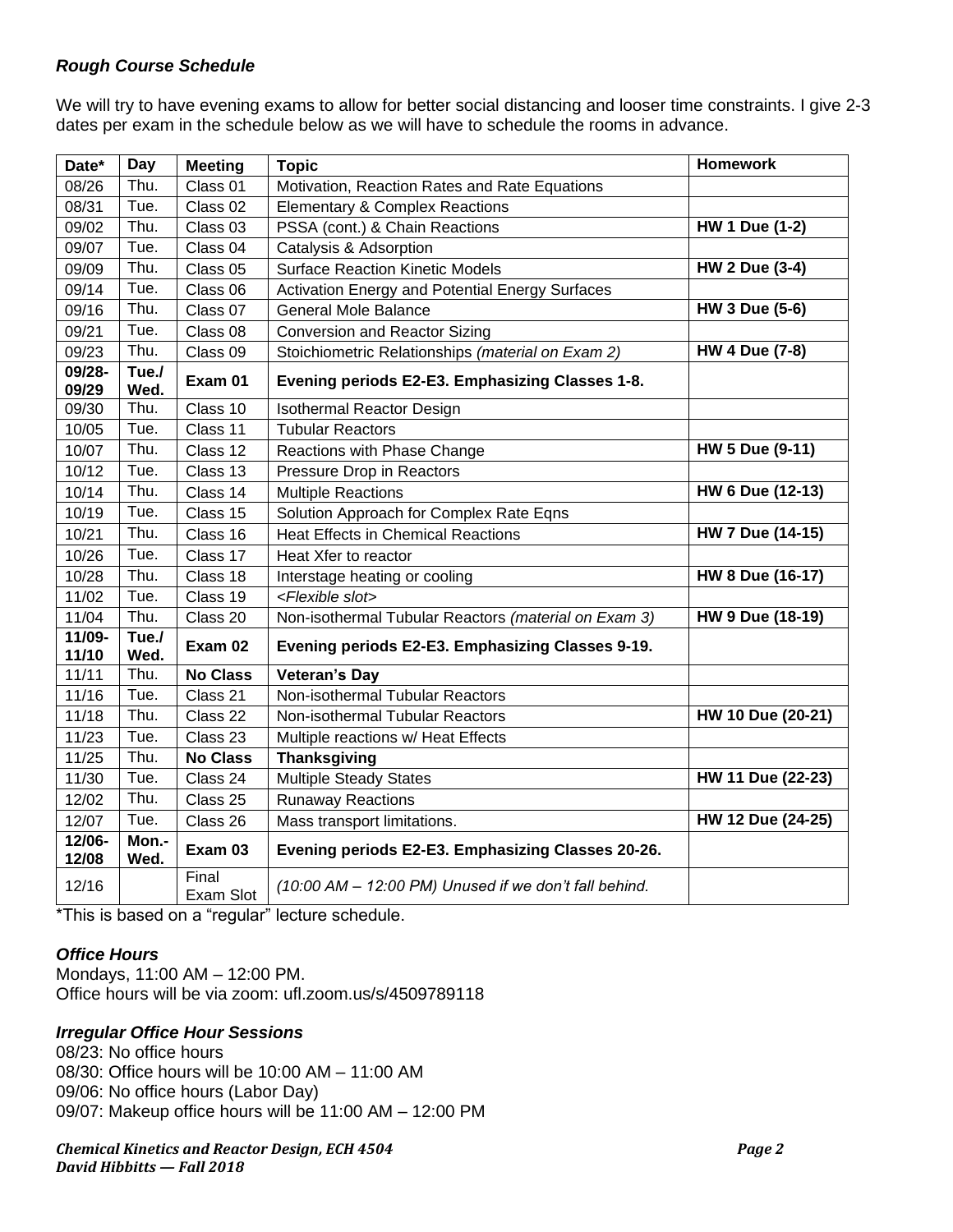10/11: No office hours (Columbus and Indigenous Peoples' Day) 10/12: Makeup office hours will be 9:00 AM – 10:00 AM 11/05: Makeup office hours will be 3:00 PM – 4:00 PM 11/08: No office hours (AIChE)

# *Attendance Policy, Class Expectations, and Make-Up Policy*

Attendance is strongly suggested.

# **Please refrain from the use of cell phones and laptops.**

Excused absences are consistent with university policies in the undergraduate catalog and require appropriate documentation [\(https://catalog.ufl.edu/ugrad/current/regulations/info/attendance.aspx\)](https://catalog.ufl.edu/ugrad/current/regulations/info/attendance.aspx).

#### *Grading Policy*

Homework problems will be graded on a 0-2 scale (0 = no effort, 1 = little effort, 2 = significant effort). *No credit will be given without work being shown*. If homework helps your performance in the class, it will be worth 15%, otherwise it will be worth 0% and your exam will solely be based on the exams. Final scores will be tabulated using the Table below.

#### *Evaluation of Grades* **Assignment Percentage of Final Grade** Homework and done of 15% Exam w/ Best Grade | 36 or 31% Exam 32 or 27% Exam 32 or 27%

#### *Health and Wellness*

You are expected to **wear approved face coverings at all times** during class and within buildings even if you are vaccinated. Please continue to follow healthy habits, including best practices like frequent hand washing. Following these practices is our responsibility as Gators.

**If you are sick, stay home and self-quarantine**. Please visit the UF Health Screen, Test & Protect website about next steps, retake the questionnaire and schedule your test for no sooner than 24 hours after your symptoms began. Please call your primary care provider if you are ill and need immediate care or the UF Student Health Care Center at 352-392-1161 (or email covid@shcc.ufl.edu) to be evaluated for testing and to receive further instructions about returning to campus. UF Health Screen, Test & Protect offers guidance when you are sick, have been exposed to someone who has tested positive or have tested positive yourself. Visit the UF Health Screen, Test & Protect website for more information.

# **U Matter, We Care:**

If you or a friend is in distress, please contact umatter@ufl.edu or 352 392-1575 so that a team member can reach out to the student.

**Counseling and Wellness Center:** [http://www.counseling.ufl.edu/cwc,](http://www.counseling.ufl.edu/cwc) and 392-1575; and the University Police Department: 392-1111 or 9-1-1 for emergencies.

**Sexual Assault Recovery Services (SARS):** Student Health Care Center, 392-1161.

**University Police Department** at 392-1111 (or 9-1-1 for emergencies), or [http://www.police.ufl.edu/.](http://www.police.ufl.edu/)